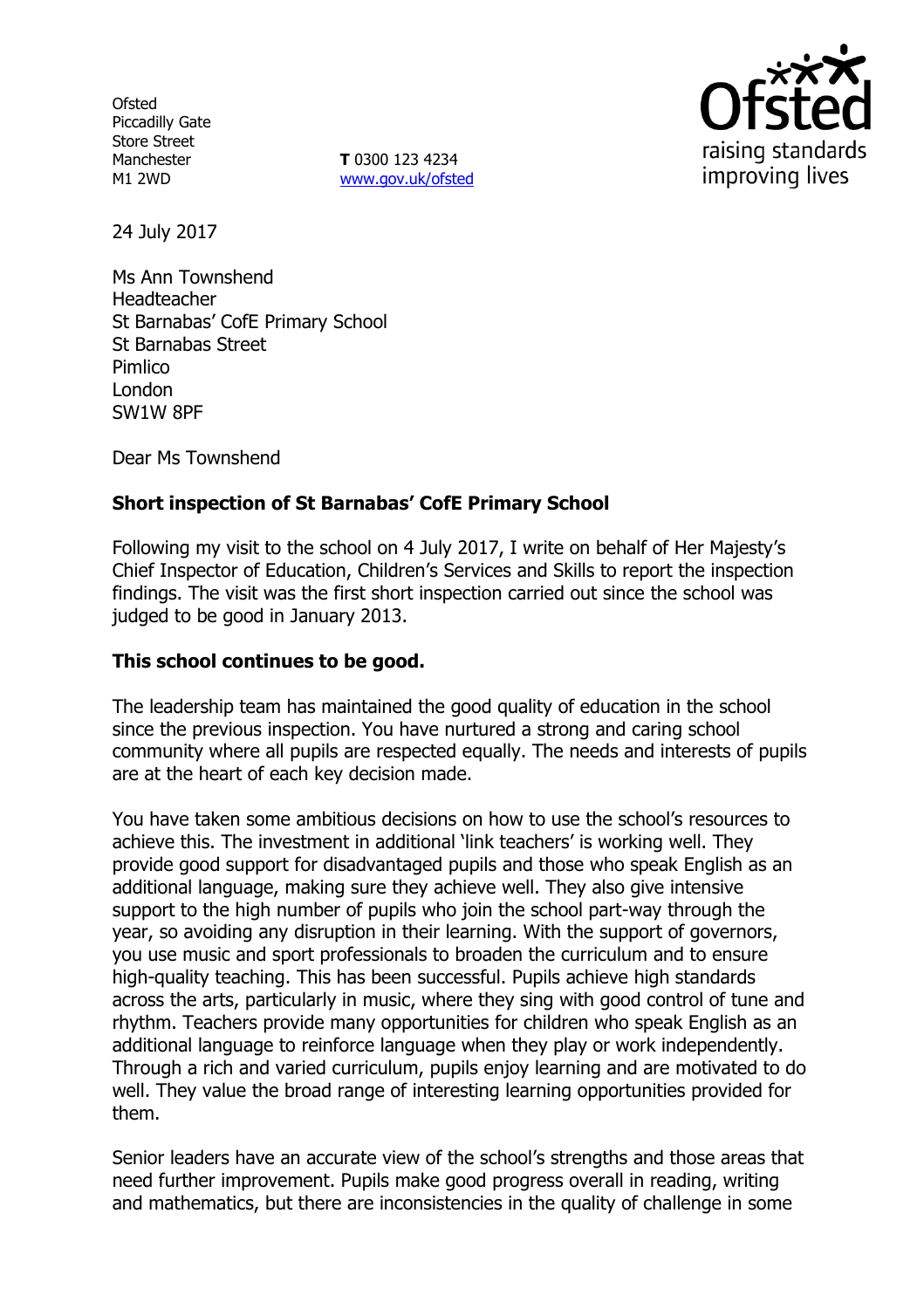

classes, particularly for the most able pupils. There is further work to do to ensure that teaching typically challenges pupils to achieve to the best of their abilities. You have clear plans in place to tackle this, including how you will overcome the challenges presented by staffing changes and fluctuation in pupil numbers. Governors actively challenge and support you. They have great confidence in senior leaders to continue to improve pupils' achievement.

### **Safeguarding is effective.**

The leadership team has ensured that all safeguarding arrangements are fit for purpose and records are detailed and of high quality. Leaders and governors ensure that staff and volunteers are appropriately vetted. Governors commissioned an external audit of safeguarding procedures in the school last year. This is typical of a desire to be continually reviewing and improving the way pupils are looked after at the school. A comprehensive school safeguarding policy is supported with regular updates for staff to make sure the school's procedures are followed well. Risk assessments are thorough and kept under review, as shown, for example, by the careful management of visits into central London. Where concerns arise about pupils, senior leaders manage these well with swift and comprehensive referrals made to external agencies. You maintain good lines of communication with all agencies involved.

Pupils are very confident that the school is a safe place and that the adults in the school are 'looking out' for them all the time. When asked about behaviour, one pupil said: 'There is no bullying at the school. If anything ever did happen, the teachers would be on to it straight away. They really look after us.' Several other pupils pointed out the four simple rules of the school, including only to 'use kind words and actions'. As one pupil said: 'We all know these and they are simple to remember; we all follow them.' Pupils have a good knowledge of how to protect themselves and keep safe when working with computers. Behaviour is very good in lessons and pupils play safely in the playground.

#### **Inspection findings**

- $\blacksquare$  My first focus for the inspection was to review how well leaders are ensuring that pupils have a good understanding of phonics by the end of Year 2 and make good progress in reading through key stage 2. Pupils achieved below-average results in the 2016 national phonics assessments for Year 1 pupils. National assessments for Year 6 pupils in 2016 indicated a fall in the rates of progress made by pupils in reading compared with previous years.
- Senior leaders implemented clear and effective actions to improve reading following the results of national assessments in 2016. Good work has taken place to improve the teaching of phonics. Teachers are knowledgeable and teach phonics well. They group pupils by attainment to focus their phonics teaching on the reading needs of individual pupils. This is successful. Pupils' achievement in phonics has improved this year and they use their knowledge of phonics well to read independently. Teachers throughout key stage 2 provide pupils with regular opportunities to develop their reading comprehension skills. They encourage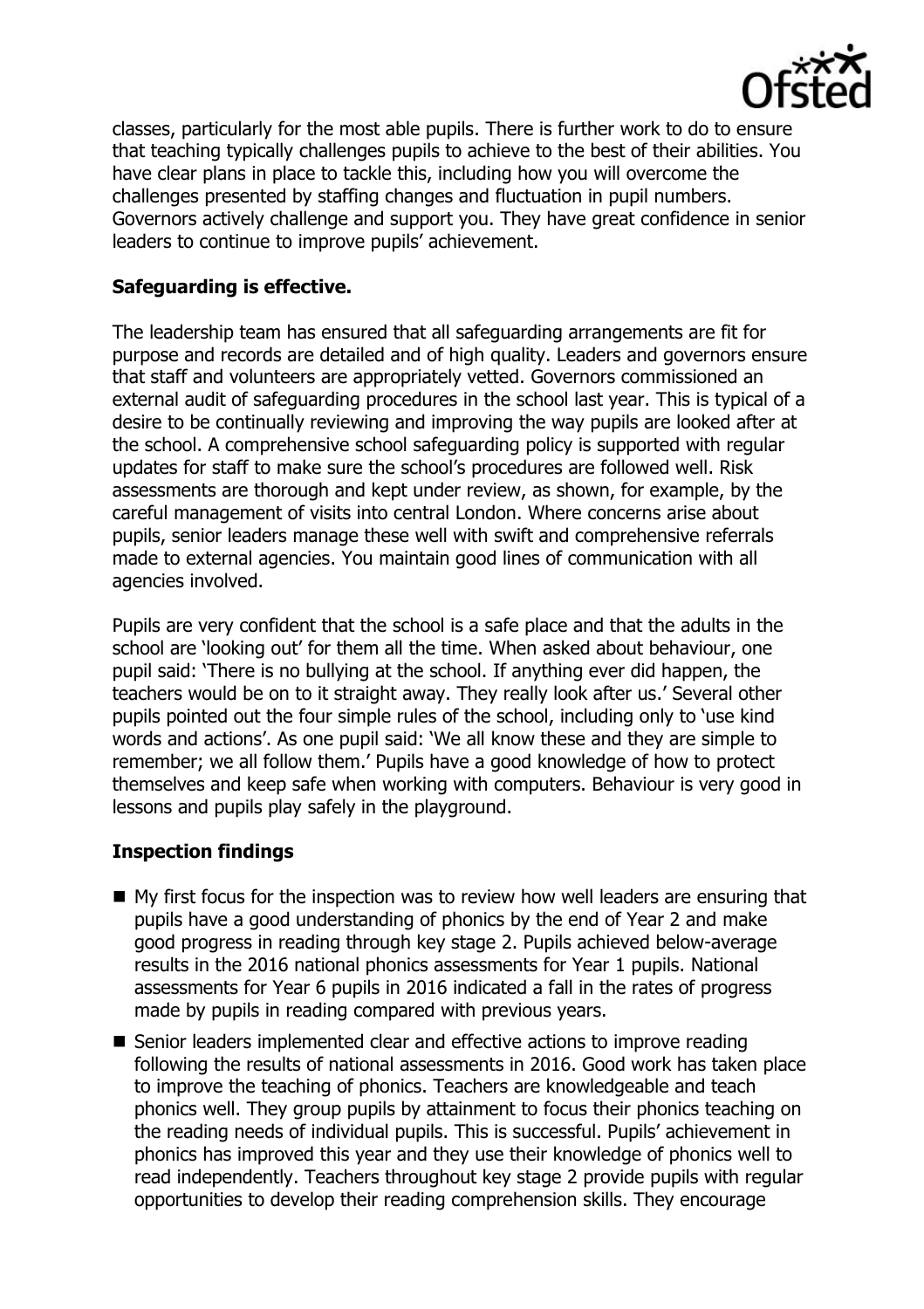

pupils to answer questions about a text and to summarise what they have read. Teachers draw on a good range of carefully chosen books to encourage discussion and to ensure that pupils understand what is happening in the stories. However, high-attaining pupils are not always sufficiently challenged by the questions posed to them. A very strong link exists with the library at a local independent high school, so enabling pupils to extend their reading skills with specialist support. This captures pupils' interest and encourages them to discuss and debate ideas on the books they have read. As one pupil said: 'It always makes me want to read on at home and get ready for the next visit.'

- $\blacksquare$  However, as they begin to read independently, many younger pupils who speak English as an additional language struggle to understand the meaning of the new and unfamiliar words that they encounter in some reading books. This gap in vocabulary sometimes goes unchecked as teachers do not always explore the new words and phrases sufficiently with pupils to make sure they understand what they are reading.
- Another focus of the inspection was to evaluate leaders' work to ensure that children, particularly the most able children, are making good progress in mathematics through the early years. Although achievement in the early years has improved overall in recent years, children's achievement in mathematics has fallen at the end of the Reception Year.
- Teachers work together effectively to plan and teach mathematics well in the early years. Children are taught mathematics in small groups to develop their understanding of patterns and the addition and subtraction of numbers. Achievement in mathematics is improving. However, opportunities for children to explore mathematics and reinforce mathematical language or knowledge of shapes as they play together are inconsistent.
- $\blacksquare$  A final focus of the inspection was to review how the curriculum is providing breadth for pupils and ensuring that they achieve well across all subjects. Governors have invested in projects to enhance the quality and depth of curriculum opportunities. However, curriculum information for parents on the school website is limited.
- You have a strong vision to provide a curriculum that enriches pupils' learning and helps them to make good progress across all subjects. Leaders implement this vision effectively. The curriculum draws upon the rich cultural and environmental resources of central London. It is successfully motivating pupils and helping them to understand and value their local community. Visits to local gardens, museums and art galleries allow pupils to experience learning directly from the specialist gardeners and curators they work with. You complement this by strengthening links with other schools and organisations, and by funding specialist provision in sports and music.
- $\blacksquare$  The outcome is a curriculum which motivates pupils to learn. They not only develop a breadth of knowledge in the subjects they study, but a deep understanding which helps them achieve well. They learn about fundamental British values and equal opportunities through the curriculum, showing deep respect for diversity and for each other and becoming 'well-rounded' citizens. As